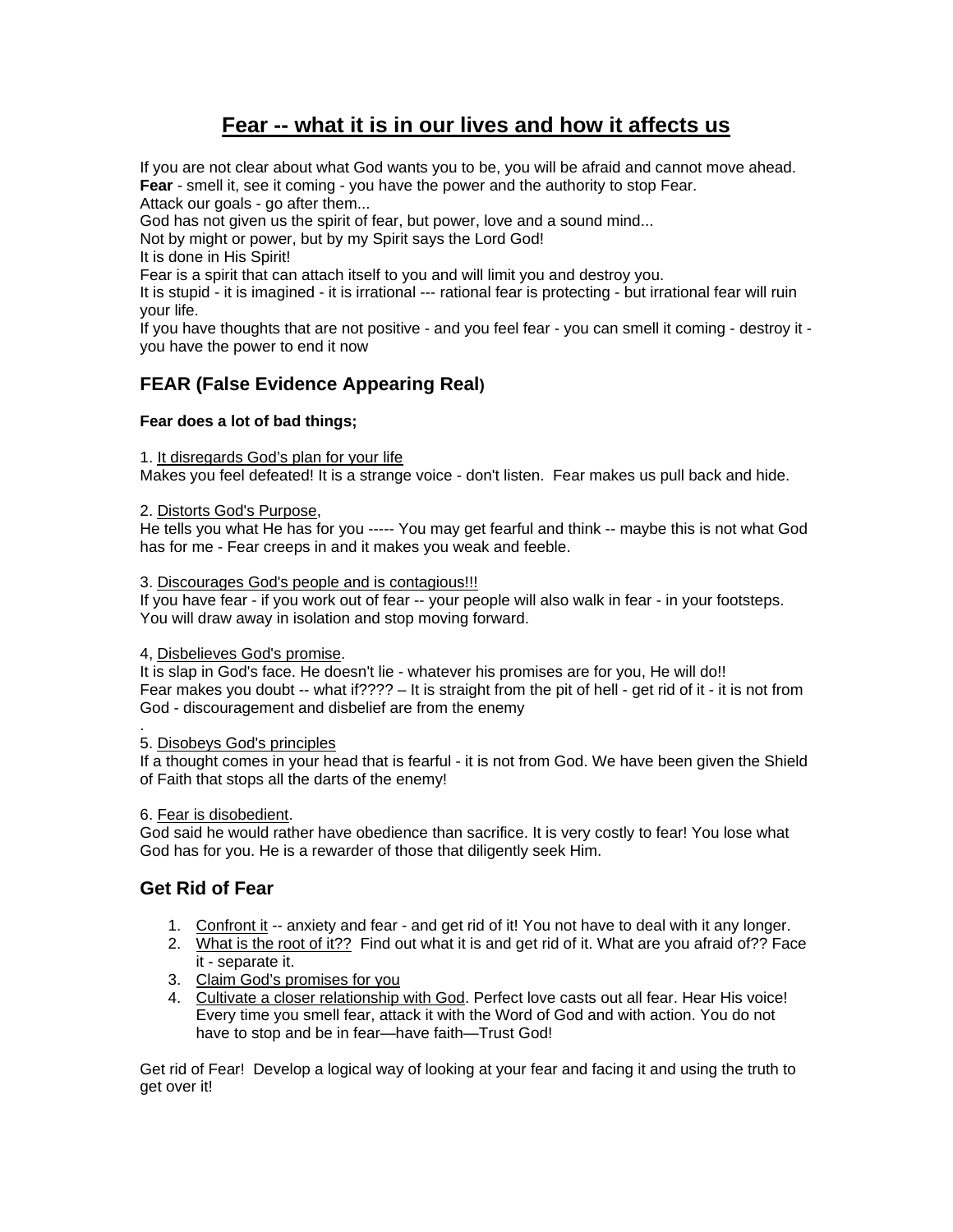Step up and be a servant...how much do you want it? Enough to fight for it? Trust God and walk forward with God. We are done with that fear!!

How to get off of Me!! It's not about me! What people would say or how they would hear me...Focus on how God can change their life thorough me....every single person that is put in front of you has a need. But you have to be willing. Are you ready to be willing???

## **Some simple things to do on appointments**..

To be in the National Court of Recruiting it takes 24 qualified - I had only 26 qualified!! Everybody looks in amazement --- any one of you could be the Queen.....they base it on commission-- smart to recruit a lot early in the year-- it is the total commission that puts you over the edge. See yourself on the throne --- the ability it gives you to influence people is the most important thing.. This is the reward for just doing your job every day. "All the hard work, all the interviews -- it was worth it, God, just to be able to speak for you and to be in a position that people will listen to me."

Do a Power Start every month. When I went back after being the runner up the year before, I watched the seminar video and looked for what the Queen did. She did the Power Start every month - she had started the year with only 19 team members. Her husband said "I am not coming back unless you do something". She came back the next seminar as the queen and \$650,000 Unit Club. Just 6 classes with 5 people or 5 classes with 6 people every month. Crystal clear Goal with a Mission.

Book them All -- leave with a recruit - recruit the hostess!! Time is so important - if you can close someone there it is better now than later.

Did regular class - my story - 4 point recruiting plan - who is coming? Tell story....at the end do the closing - circle what they want and before the individual close I do the little marketing plan recruiting folder with agreement - recruiting info and marketing plan real quick - ask questions for tickets - what is exciting to you???? Share the marketing plan with five women that night and I say -- You have seen the sets with the rollup

---the #1 Miracle set ---which has been #1 in sales in the US for 13 years - I go over the benefits after 8 weeks of use ----Another set we have is Miracle Set #2 - Full Size of everything that comes in the starter kit - miracle set, satin hands set - TW, TW and foundations - everything in a bag so they can see what that set looks like and how Much It Is! --- I keep starter kits - 3 on hand - the #2 Miracle set is \$100 - which do you think is a better deal?? -- MK rewards Decision Makers ----not indecisive women who say I have to think about it......MK wants women who can make a decision ------I have a beautiful ring for you if you can make the decision tonight - Open folders - agreement -- who is going to be starting with the #2 Miracle set (raise hand) and who is going to be getting the other Miracle set (raise hand)???

Have computer to do online right now......complete sales individually ----- rebook --- Some consultants and directors are afraid every body will sign and no one will buy, but that is not what happens -- what happens is that at least one or two will sign up and the others will buy the #1 Miracle Set --- people will buy and sign up....then I set up their orientation.

Booking --- At the beginning of the class I tell them that this is one of the two appointments they will have with me...now I come to your home and I make sure that all the products you purchase tonight will be working for you....do you know any other company that cares enough to come back and make sure that you have all the right stuff ----also I will be able to do more color and fun stuff with you at your follow up facial.....listen to me throughout the class and every time I say Follow Up Facial ---- tell me and you will get a ticket for a drawing at the end...

At the end of the Individual Close I have her sign my date book when she is having the follow up....you know, Susie, I can do 5 as easy as I can do 1 and if you have 5 friends I will give you \$50 free product or \$25 for 3 people - 18 years and Non MK users and you hold that on the original date???? - hand her Hostess Put right then - everybody will not have full class but I do a follow up no matter what..must keep referrals going.